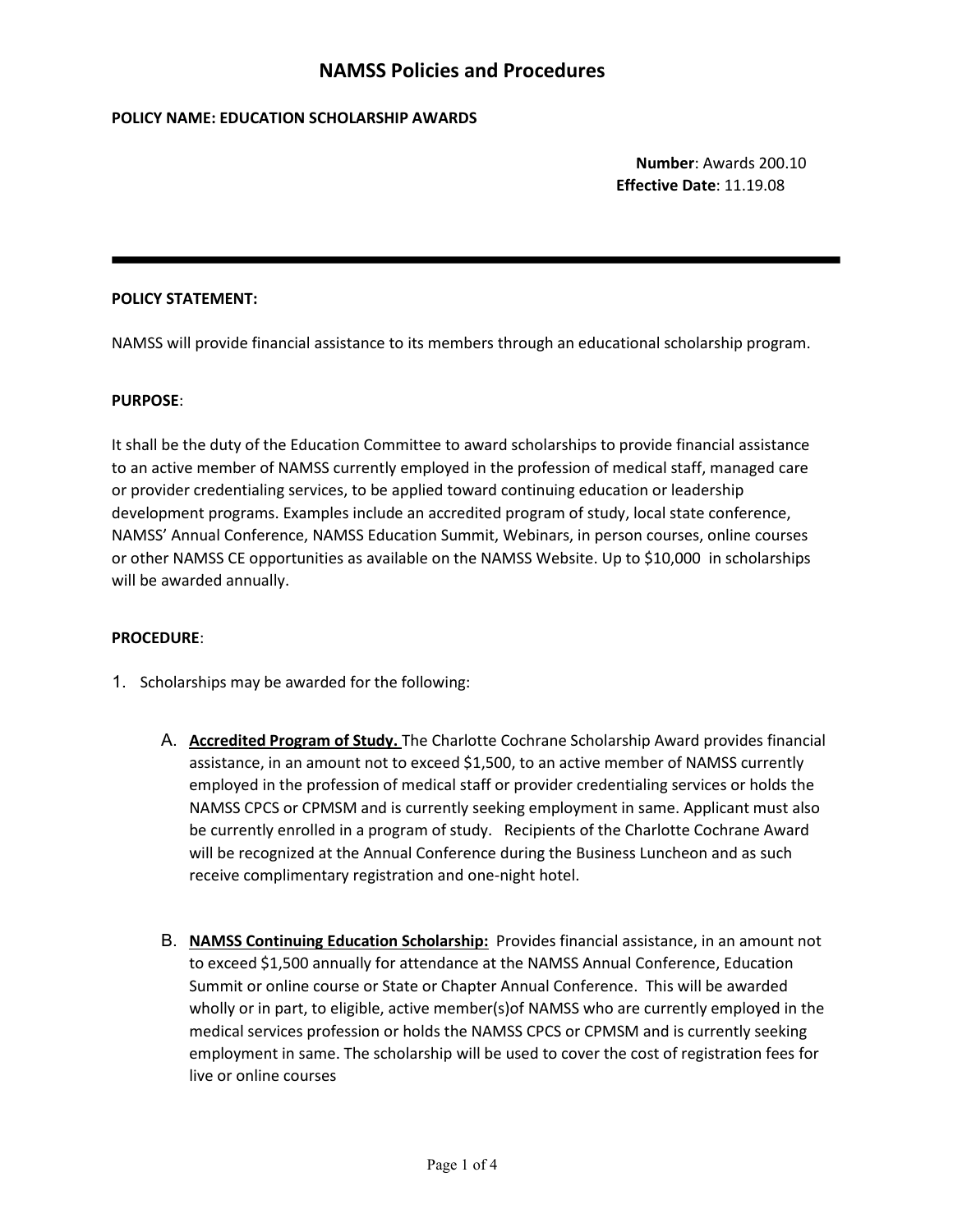- C. **Leadership Development Scholarship**. The Leadership Development Scholarship provides financial assistance to an active member of NAMSS who would like to develop their leadership skills. The scholarship may be used to cover the cost of the Leadership Certificate Program online modules, or registration fees for the in person workshop, The amount of the scholarship is not to exceed \$1,500 and may be awarded wholly or in part to eligible active members of NAMSS.
- D. **NAMSS Aspire Higher Scholarship**. Aspire Higher. NAMSS Aspire Higher Scholarship, funded by The Greeley Company, honors Carol Cairns, CPMSM, CPCS, and provides financial assistance towards programs aimed at educational or professional growth. The amount of the scholarship is not to exceed \$2,500. Recipients of the Aspire Higher Scholarship will be recognized at the Annual Conference during the Business Luncheon and as such receive complimentary registration and one night hotel.
- 2. Scholarship awards are given annually as determined by the Education Committee.
- 3. Only one scholarship can be awarded to an individual in a given year.
- 4. Applicants must submit a completed application (appended to this policy). Applicants must complete the application full to be considered :
	- A. Charlotte Cochrane Scholarship (Accredited Program of Study)
		- i. Proof of enrollment
		- ii. A degree plan/schedule of classes/transcripts if applicable
		- iii. Descriptive materials relating to the current accredited program
		- iv. A personal statement of educational goals, objectives and a time-table
		- v. A current CV/resume
	- B. NAMSS Continuing Education Scholarship
		- i. Registration form highlighting registration fees
		- ii. Conference program or descriptive materials relating to the program
		- iii. A personal statement of educational goals, objectives and a time-table
		- iv. A current CV/resume
	- C. Leadership Development Scholarship
		- i. Registration form highlighting registration fees
		- ii. A personal statement of educational goals, objectives and a time-table for completion
		- iii. A current CV/resume to include years of industry experience.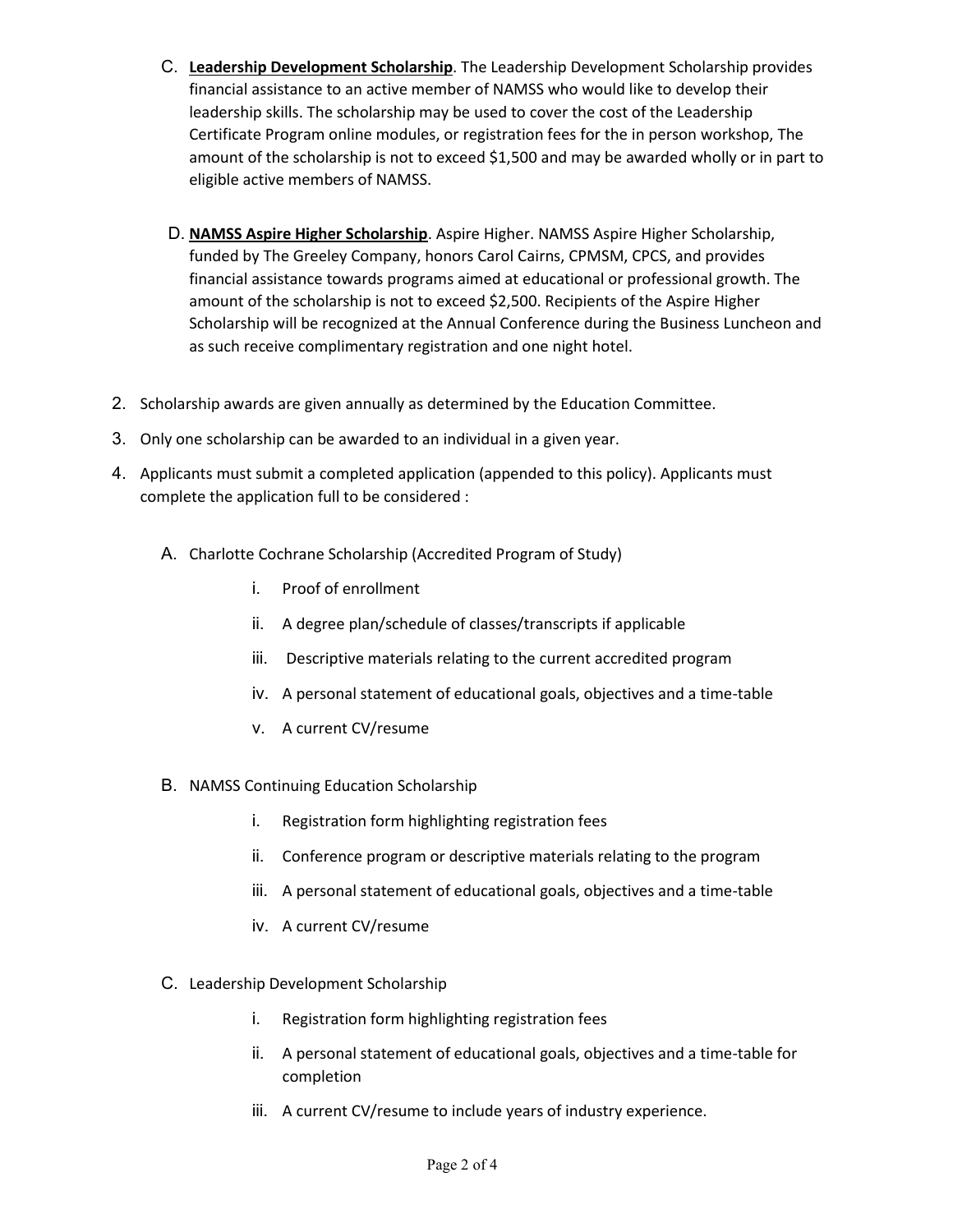- D. NAMSS Aspire Higher Scholarship
	- i. Proof of enrollment or fees associated with an educational program.
	- ii. Descriptive materials relating to the current accredited program
	- iii. A personal statement of educational goals, objectives and a time-table
	- iv. A current CV/resume
	- v. A professional letter of recommendation.
- 5. Candidate Criteria All applicants will be measured by the following criteria:
	- A. Commitment toward educational growth as a medical services professional or provider credentialing professional
	- B. Commitment toward the enhancement of professionalism in the field of medical staff or provider credentialing services
	- C. Enthusiasm for and support of the goals of NAMSS
	- D. Future benefits to NAMSS resulting from educational assistance to the applicant
	- E. Confirmation of dedication to higher aspirations and to the achievement of excellence consistent with the standards espoused by NAMSS and its Education Committee

## 6. **Candidate Eligibility**:

- A. Individuals serving as Board members/Committee members and/or instructors are not eligible to apply.
- B. Applicants must be current NAMSS members.
- C. Applicants must be currently employed in the profession of medical staff or provider credentialing services or hold the NAMSS CPCS or CPMSM and currently seeking employment in same.
- D. To be eligible for a Charlotte Cochrane Scholarship, applicant must also be enrolled in an accredited program of study.

# **7. Submission of Application**:

- A. **Charlotte Cochrane Scholarship (Accredited Program of Study)** : Applications are to be submitted to the Education Committee Chair through the NAMSS Executive Office by June 1 of each year. Measuring all completed applications and supporting documentation against the criteria listed above, the Committee will determine the recipient(s) by July 1 and will notify all applicants by August 1st. Announcement of the award will be made at the Annual conference and a notice will appear in *Synergy*.
- B. **NAMSS Continuing Education Scholarship:** Applications are to be submitted to the Education Committee Chair through the NAMSS Executive Office by June 1 of each year. Measuring all completed applications and supporting documentation against the criteria listed above, the Committee will determine the recipient(s) by July 1and will notify all applicants by August 1st.